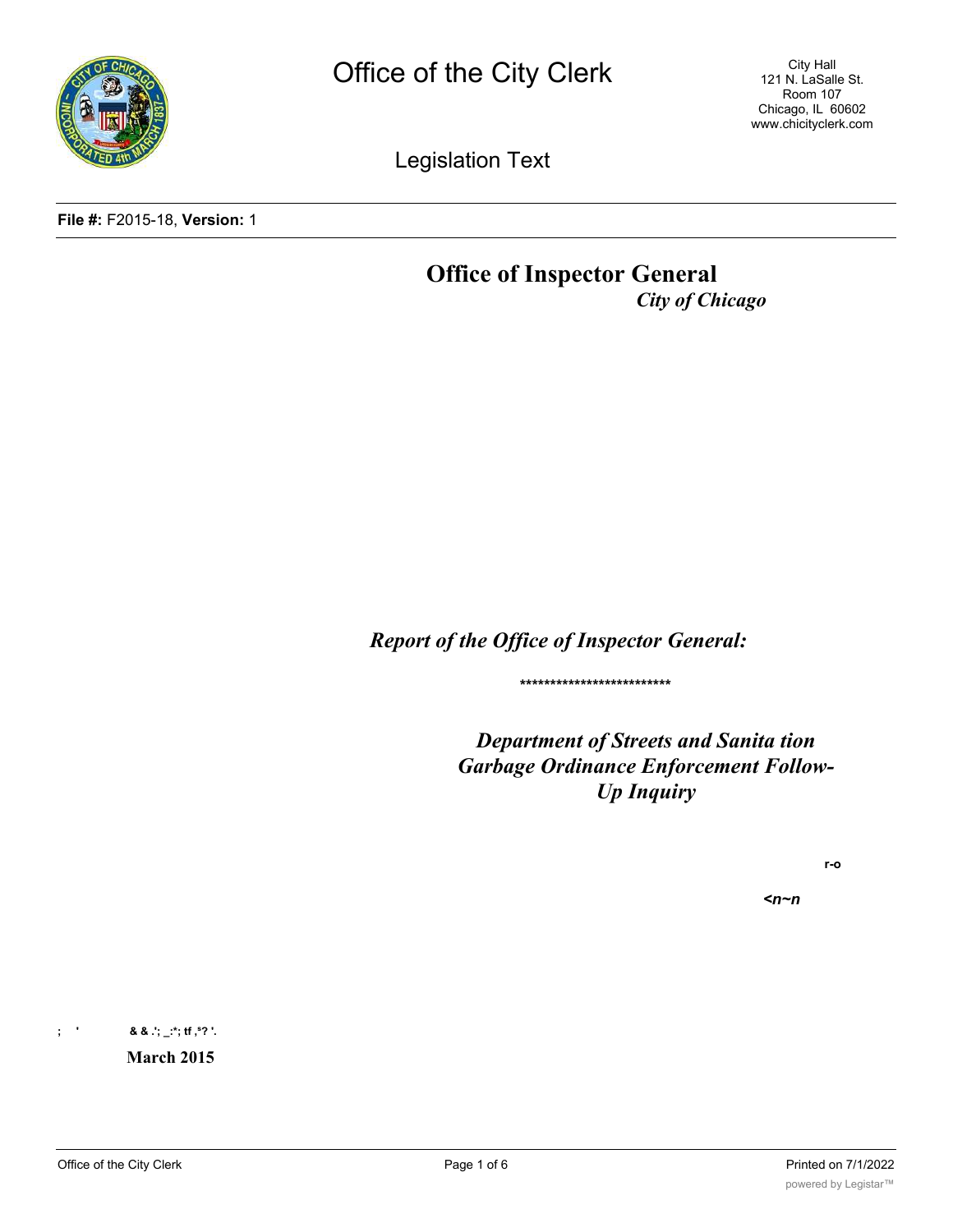### *866-IG-TIPLINE (866-448-4754) www, chicagoinspectorgeneral. org*

## *Joseph M. Ferguson Inspector General* **OFFICE OF INSPECTOR GENERAL**

*City of Chicago*

740 N. Sedgwick Street. Suite 200 Chicago. Illinois 60654 Telephone: (773) 478- 7799 Fax: (773) 478-3949

March 10,2015

To the Mayor, Members of the City Council, City Clerk, City Treasurer, and residents of the City of Chicago:

The City of Chicago Office of Inspector General (OIG) has concluded a follow up to its June 2014 audit of the Department of Streets and Sanitation's (DSS) enforcement of Municipal Code of Chicago (MCC) § 7-28-240 ("the ordinance") regarding eligibility for City garbage collection service. OIG concludes that DSS has not implemented corrective actions related to the original findings, and, as a result, significant savings and efficiency opportunities remain unrealized.

The purpose of OIG's June 2014 audit was to determine if DSS effectively and efficiently enforced the ordinance with respect to "grandfathered" multi-unit dwellings and not-for-profit organizations.1 Our audit found that in these respects DSS did not enforce the ordinance effectively and efficiently.

Based upon the results of our audit, we recommended that DSS,

- · take steps to ensure garbage collection services are provided to only those multi-unit dwellings eligible under the grandfather clause;
- · develop and implement a more efficient process for updating the grandfather list on an ongoing basis in order to reduce the resources needed to enforce the ordinance;
- · work with the City Council to set explicit standards in the MCC for not-for-profit refuse removal service. If the City Council chose not to formalize this service by amending City ordinance, we recommended that DSS provide refuse removal service to only those properties defined as eligible by City ordinance.

In January 2015, OIG inquired with DSS regarding the current status of any corrective actions taken by the Department. On the following pages wc have summarized the two original audit findings and recommendations as well as DSS's response to our follow-up inquiry.

DSS has not implemented corrective actions related to the original findings. OIG therefore concludes that DSS's present enforcement of MCC § 7-28-240 remains neither effective nor efficient. The Department stated that it has not taken action to reform maintenance of the grandfather list. It noted a possibility of future legislative action but provided no specific details as to what the legislative action might entail or when it may occur. DSS also maintains that it has

<sup>&</sup>lt;sup>1</sup> The ordinance's "grandfather" clause provides for City garbage collection service to certain multi-unit dwellings that would otherwise be required to procure private garbage service. City of Chicago, Municipal Code, § 7-28-240.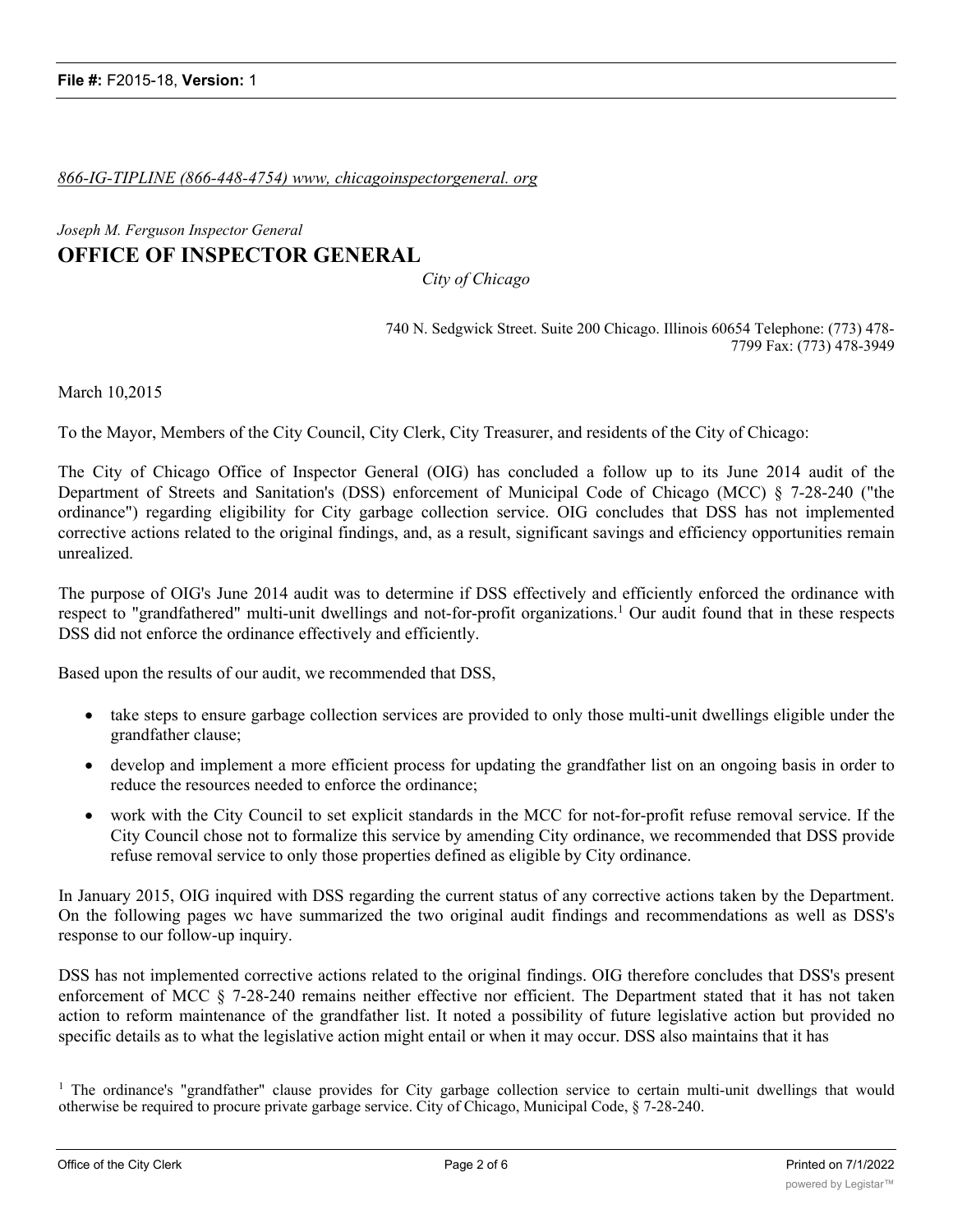#### **File #:** F2015-18, **Version:** 1

Website: www.chicagoinspcctorgcneral.org <http://www.chicagoinspcctorgcneral.org>

the authority to provide garbage collection service to not-for-profit organizations based on the powers and duties granted to the Department by its authorizing ordinance, MCC § 2-100.

We strongly urge that DSS pursue process modifications to ensure its estimated expenditure of \$3.3 million of taxpayerfunded resources is used to provide City garbage service only to multi-unit dwellings eligible under the grandfather clause. In addition, if DSS insists on continuing its provision of free service to not-for-profits, we urge the Department to pursue ordinance amendments granting it the discretion to do so and to set explicit standards and procedures for the program.

In the original audit, DSS estimated savings and efficiencies of nearly \$6.6 million respecting multi-unit and not-forprofit collection services. However, prompt legislative action on both accounts is required for projected savings to be realized in the City's 2016 Budget.

We thank the staff and leadership of DSS for their cooperation during the original audit and responsiveness to our followup inquiry.

Respectfully,

Joseph M. Ferguson Inspector General City of Chicago

Website: www.chicagoinspeclorgeneral.org <http://www.chicagoinspeclorgeneral.org>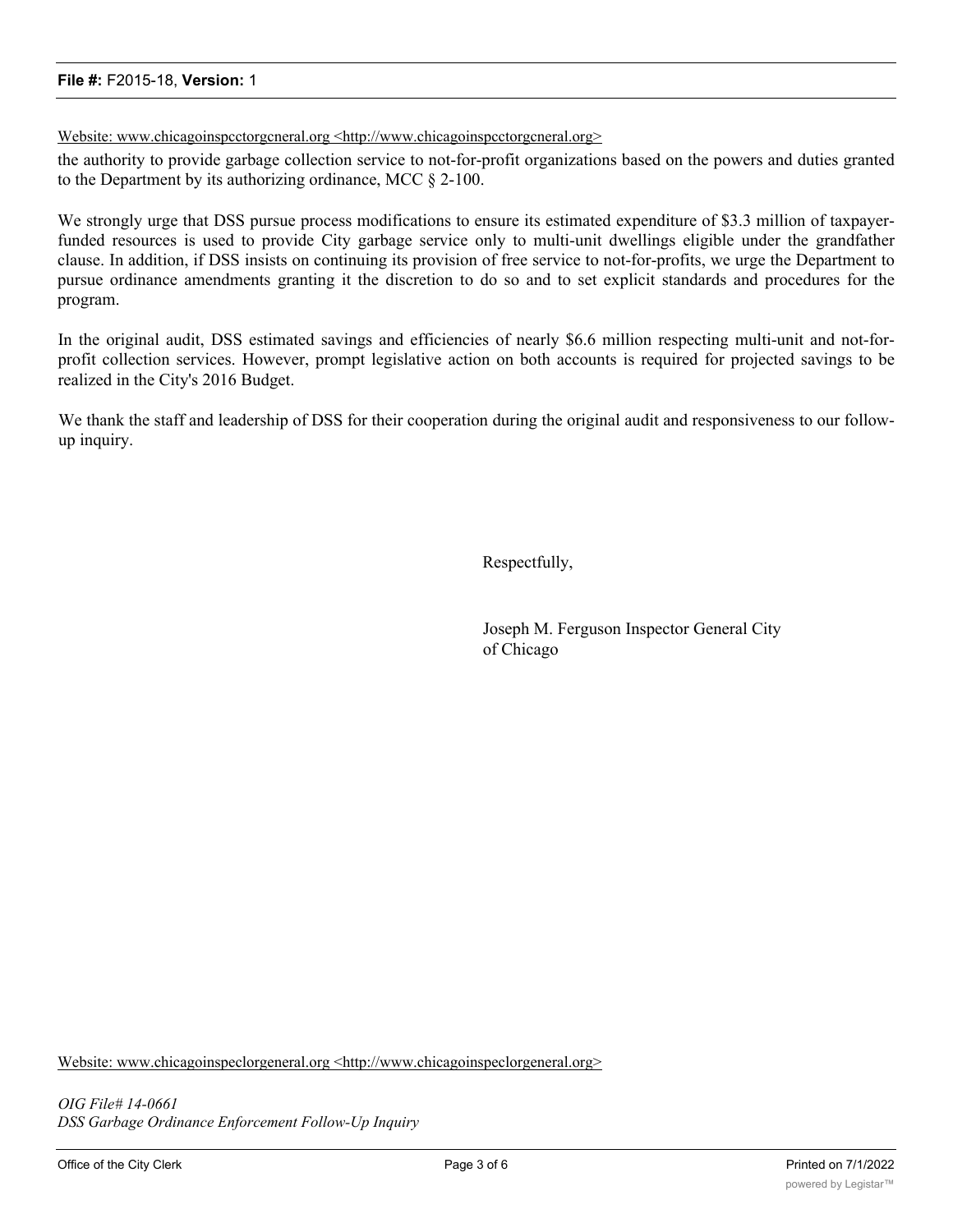#### **Follow-Up Results**

In January 2015, OIG followed up on a June 2014 audit of DSS's enforcement of certain eligibility restrictions in the ordinance regarding refuse collection services. DSS responded by describing corrective actions it has taken since receiving the original report.<sup>2</sup> We have summarized the two original findings, their associated recommendations, and the status of any corrective actions below. We have also directly quoted DSS's replies to our inquiry regarding each corrective action and provided our own responses. In this follow-up inquiry, OIG did not observe or test any of the described corrective actions and thus makes no determination as to their effectiveness, which would require a new audit with full testing of the corrective actions.

| Finding 1:          | DSS has not effectively or efficiently enforced the ordinance<br>regarding garbage collection service to multi-unit rental residences.                                                                                                                                                                                                                                                                                                                         |  |
|---------------------|----------------------------------------------------------------------------------------------------------------------------------------------------------------------------------------------------------------------------------------------------------------------------------------------------------------------------------------------------------------------------------------------------------------------------------------------------------------|--|
| OIG Recommendation: | OIG recommended that DSS take steps to ensure garbage<br>collection services are provided to only those multi-unit dwellings eligible under the<br>grandfather clause. OIG further recommended that DSS develop and implement a more<br>efficient process for updating the grandfather list on an ongoing basis in order to reduce<br>the resources needed to enforce the ordinance.                                                                           |  |
|                     | Status of Corrective Action: Not Implemented. "Since the OIG released its June 2014 audit of<br>refuse collection services under MCC 7-28-240, we have had discussions with members of<br>the Chicago City Council about the grandfather list and related DSS refuse collection<br>services. Currently, we believe there is interest within the Council to amend MCC 7-28-<br>240, which could significantly impact the grandfather list and related services. |  |
|                     | To ensure all communication with property owners is as clear and consistent as possible,<br>DSS determined that any notifications to owners of properties on the grandfather list<br>should be postponed pending potential legislative action. The department will work with<br>the City Council to develop a fair and efficient approach to the amendment ofthe<br>grandfather clause of MCC 7-28-240."                                                       |  |
| OIG Response:       | DSS cites the future possibility of legislative action but provides<br>no specific details as to what the legislative action might entail or when it may occur. In<br>the absence of actionable legislative proposals, we urge DSS to ensure its estimated<br>expenditure of \$3.3 million of taxpayer-funded resources is used to provide garbage<br>collection service only to eligible multi-unit dwellings. In addition,                                   |  |

<sup>2</sup> The June 2014 audit report is available on OIG's website:  $\langle \text{http://chicaaoinspectorgeneral.org/wp} \rangle$  content/uploads/2014/06/DSS-Ordinance-Enforcement-Audit.pdf.

#### *Page 1 of 2*

*OIG File# 14-0661 DSS Garbage Ordinance Enforcement Follow-Up Inquiry*

> we maintain that DSS should establish a more efficient process to update and maintain the grandfather list.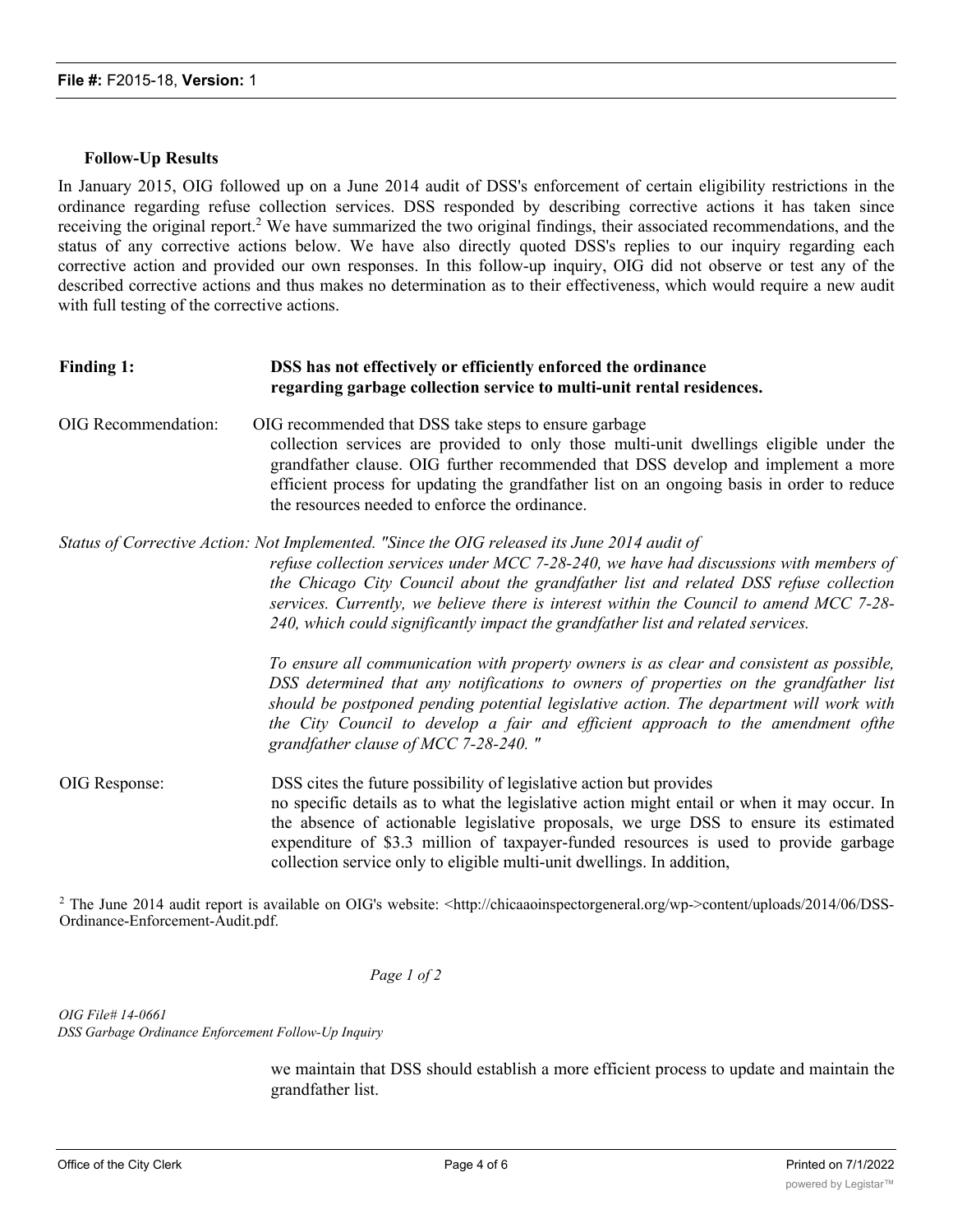| Finding 2:          | DSS does not enforce MCC § 7-28-240 effectively because there<br>is no legal basis in the ordinance for its \$3.3 million estimated annual expenditure for<br>refuse removal service to not-for-profit organizations.                                                                                                                                                                                                                                                                                                                                                                                                                                                                                                              |
|---------------------|------------------------------------------------------------------------------------------------------------------------------------------------------------------------------------------------------------------------------------------------------------------------------------------------------------------------------------------------------------------------------------------------------------------------------------------------------------------------------------------------------------------------------------------------------------------------------------------------------------------------------------------------------------------------------------------------------------------------------------|
| OIG Recommendation: | OIG recommended that DSS work with the City Council to set<br>explicit standards in the MCC for not-for-profit refuse removal service. If the City<br>Council chooses not to formalize this service by amending City ordinance, OIG<br>recommended that DSS provide refuse removal service to only those properties defined as<br>eligible by City ordinance.                                                                                                                                                                                                                                                                                                                                                                      |
|                     | Status of Corrective Action: Not Implemented. "[IJt is the position of DSS that the department<br>has the authority to provide these services under Chapter 2-100 of the Municipal Code."                                                                                                                                                                                                                                                                                                                                                                                                                                                                                                                                          |
| OIG Response:       | OIG respectfully disagrees with DSS's assessment. As OIG stated<br>in the original audit, the Department's \$3.3 million estimated expenditure for the provision<br>of City garbage service to not-for-profit organizations constitutes a taxpayer expense that<br>is not legally authorized under the MCC. If DSS wishes to continue this service, we<br>strongly urge that the Department work with the City Council to amend its enabling<br>ordinance to set forth explicit standards for the collection of garbage from not-for-profit<br>organizations, and that, in doing so, it consider the recent legislation respecting the<br>provision of free water to certain not-for-profit organizations as an instructive guide. |

eligibility and service provision under this program.

Further, if the Department continues to provide this service without ordinance authority, it should, at a minimum, make and publicly share its own process and standards for

*Page 2 of 2*

#### **City of Chicago Office of Inspector General**

| <b>Public Inquiries</b>         | Rachel Leven (773) 478-0534 rleven                                                 |
|---------------------------------|------------------------------------------------------------------------------------|
|                                 | (a), chicaeoins Dectore eneral ore                                                 |
| To Suggest Ways to Improve City | Visit our website: <https: chicaeoinspectoreeneral.ore="" eet-<="" th=""></https:> |
| Government                      | involvecVhelp->                                                                    |
|                                 | improve-citv-government/                                                           |
| To Report Fraud, Waste, and     | Call OIG's toll-free hotline 866-IG-TIPLINE (866-448-4754).                        |
| <b>Abuse in City Programs</b>   | Talk to an investigator from 8:30 a.m. to 5:00 p.m. Monday-                        |
|                                 | Friday. Or visit our website:                                                      |
|                                 | <http: chicaeoinspectoreeneral.ore="" fieht-="" get-involved=""></http:>           |

waste-fraud-and-abuse/